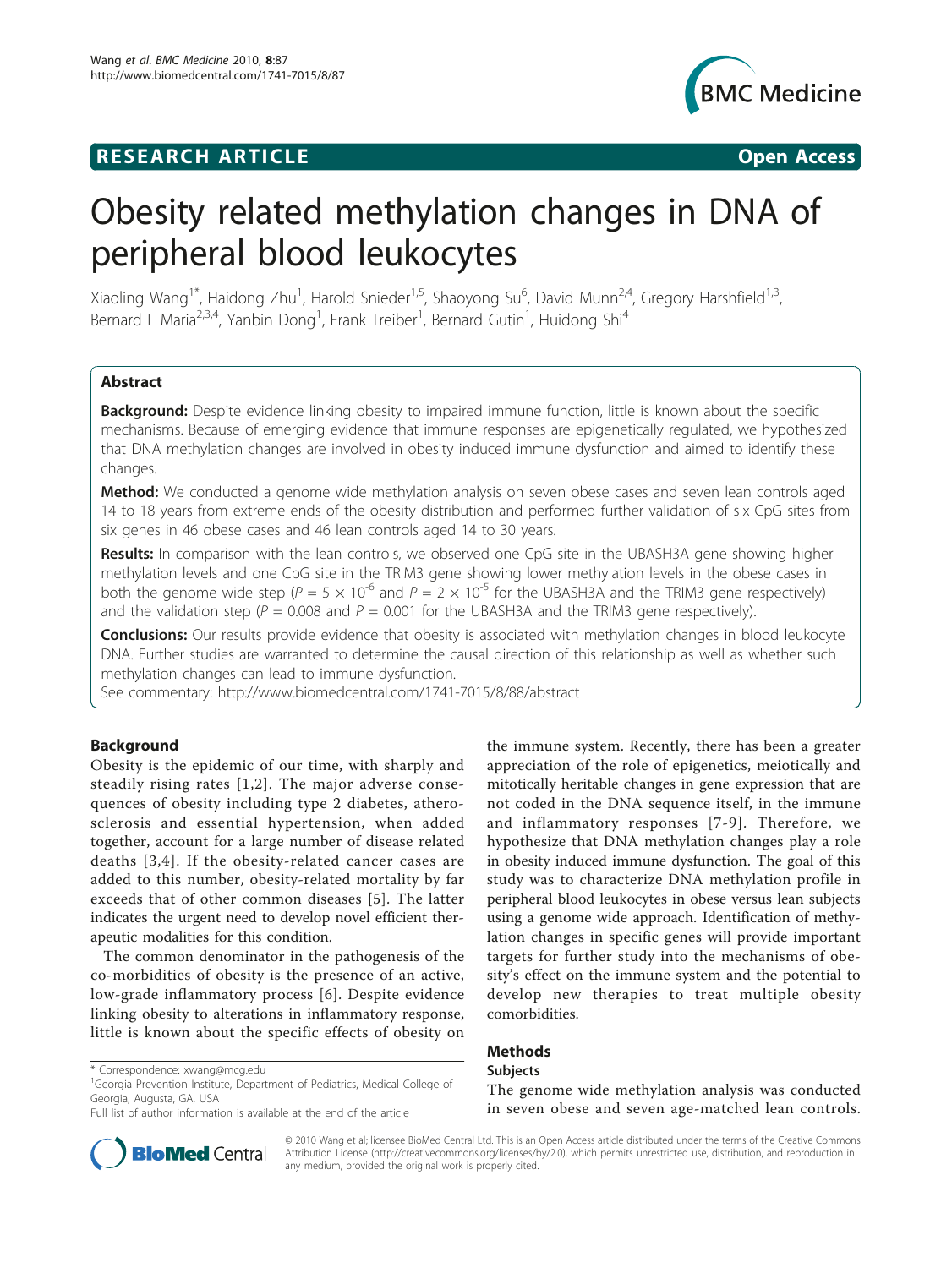These 14 subjects were identified from the participants (n = 534) in the Lifestyle, Adiposity, and Cardiovascular Health in Youth (LACHY) study using the following inclusion criteria: (1) African American (AA) ancestry; (2) male; (3) having leukocyte DNA available; (4) obese cases having a body mass index (BMI)  $\geq 99^{th}$  percentile for age and sex and lean controls having BMI  $\leq 10^{th}$ percentile for age and sex. The LACHY study consisted of roughly equal numbers of AA and European American (EA) adolescents aged 14 to 18 years of both sexes recruited from high schools in the Augusta, Georgia area [[10\]](#page-6-0).

The replication cohort included 46 obese (BMI  $\geq 30$ kg/m<sup>2</sup> or BMI ≥ 95<sup>th</sup> percentile for age and sex if age  $\le$ 18) and 46 lean (BMI  $\leq$  22 kg/m<sup>2</sup> or BMI  $\leq$  40<sup>th</sup> percentile for age and sex if age  $\leq$  18) AA males selected from three cohorts, the Blood Pressure (BP) stress study ( $n = 603$ ) [[11](#page-6-0)], the Georgia Cardiovascular twin study ( $n = 1,183$ ) [[12](#page-7-0)] and the Prevention of Hypertension in African American Teens (PHAT) study ( $n = 262$ ) [[13](#page-7-0)]. Both the BP Stress study and the twin study are on-going longitudinal studies which have followed the subjects more than 10 years. Both studies included roughly equal numbers of AAs and EAs or males and females. The BP stress study was established in 1989 with subjects aged to 7 to 16 years at baseline and the twin study was established in 1996 with subjects aged 7 to 25 years at baseline [\[11](#page-6-0),[12\]](#page-7-0). The PHAT study was a cross-sectional study and consisted of AA males and females aged 14 to 20 years [\[13](#page-7-0)]. Subjects in all the three studies were also recruited from Augusta, GA area. The obese and lean subjects were identified based on the following criteria: (1) having leukocyte DNA available; (2) AA males; (3) only one twin subject from a twin pair was selected if both twins met the criteria; (4) if multiple visits (with multiple leukocyte DNA) were available for a subject, this subject had to be obese or lean on all the visits to be included in the replication sample and the leukocyte DNA collected at the visit when the subject were the most obese or most lean was used.

For all four cohorts self identification by self-reports of each subject or by a parent if the subject was under 18 years of age was used to classify ethnicity according to previously described criteria [[14\]](#page-7-0). Subjects in all the four studies were overtly healthy, free of any acute or chronic illness on the basis of parental reports and were not on antihypertensive, lipid lowering, anti-diabetic and anti-inflammatory medications [\[10-](#page-6-0)[13](#page-7-0)]. The Institutional Review Board at the Medical College of Georgia approved the studies. Informed consent was obtained from all subjects and by parents if subjects were less than 18 years of age.

### Measurements

For all the four cohorts, height and weight were measured by standard methods using a wall-mounted stadiometer and a scale, respectively. BMI was calculated as weight/height<sup>2</sup>. Systolic BP (SBP) and diastolic BP (DBP) were measured with Dinamap monitors, using an appropriately sized BP cuff placed on the subject's right arm. BP measurements were taken at 11, 13, and 15 minutes, during a 15-minute supine relaxation period. The average of the last two readings was used to represent SBP and DBP values [\[10](#page-6-0)-[13](#page-7-0)].

Fasting peripheral blood samples in the LACHY cohort and non-fasting peripheral blood samples in the other three cohorts were collected. The buffy coat and plasma samples were separated and stored at -80°C. DNA was extracted from the buffy coat. In the LACHY cohort, fasting glucose levels were measured using Ektachem DT II system (Johnson and Johnson Clinical Diagnostics, Rochester, NY, USA) and fasting insulin was assayed in duplicate by specific radioimmunoassay (Linco Research, Inc., St Charles, MO, USA) [[10\]](#page-6-0). QUICKI (quantitative insulin-sensitivity check index) was calculated to index insulin sensitivity using the following formula: 1/[log(fasting insulin, μU/ml) + log(fasting glucose, mg/dl)]. Out of the screening sample which included the seven obese cases and seven lean controls selected from the LACHY cohort, fasting glucose and insulin levels were not available for one case and one control.

## Genome wide methylation chip

The HumanMethylation27 BeadChip from Illumina (Illumina, San Diego, CA, USA) was used. This chip can quantitatively measure 27,000 CpG sites, covering more than 14,000 well-annotated genes at single-CpG resolution. Each chip can accommodate 12 samples. After bisulfite treatment, 200 ng of the converted DNA was whole genome amplified (WGA) and enzymatically fragmented. The bisulfite-converted WGA-DNA samples were purified and applied to the BeadChips. Image processing and intensity data extraction were performed according to Illumina's instruction [http://www.illumina.com/products/infi](http://www.illumina.com/products/infinium_humanmethylation27_beadchip_kits.ilmn)[nium\\_humanmethylation27\\_beadchip\\_kits.ilmn](http://www.illumina.com/products/infinium_humanmethylation27_beadchip_kits.ilmn). Each methylation data point is represented by fluorescent signals from the methylated and unmethylated alleles. DNA methylation beta values are continuous variables between 0 (completely unmethylated) and 1 (completely methylated), representing the ratio of the intensity of the methylated bead type to the combined locus intensity. Initial array processing and quality control were performed with BeadStudio software. The microarray data discussed in this paper have been deposited in NCBI's Gene Expression Omnibus and are accessible through GEO Series accession number GSE25301 [http://www.ncbi.nlm.nih.gov/geo/](http://www.ncbi.nlm.nih.gov/geo/query/acc.cgi?acc=GSE25301) [query/acc.cgi?acc=GSE25301](http://www.ncbi.nlm.nih.gov/geo/query/acc.cgi?acc=GSE25301).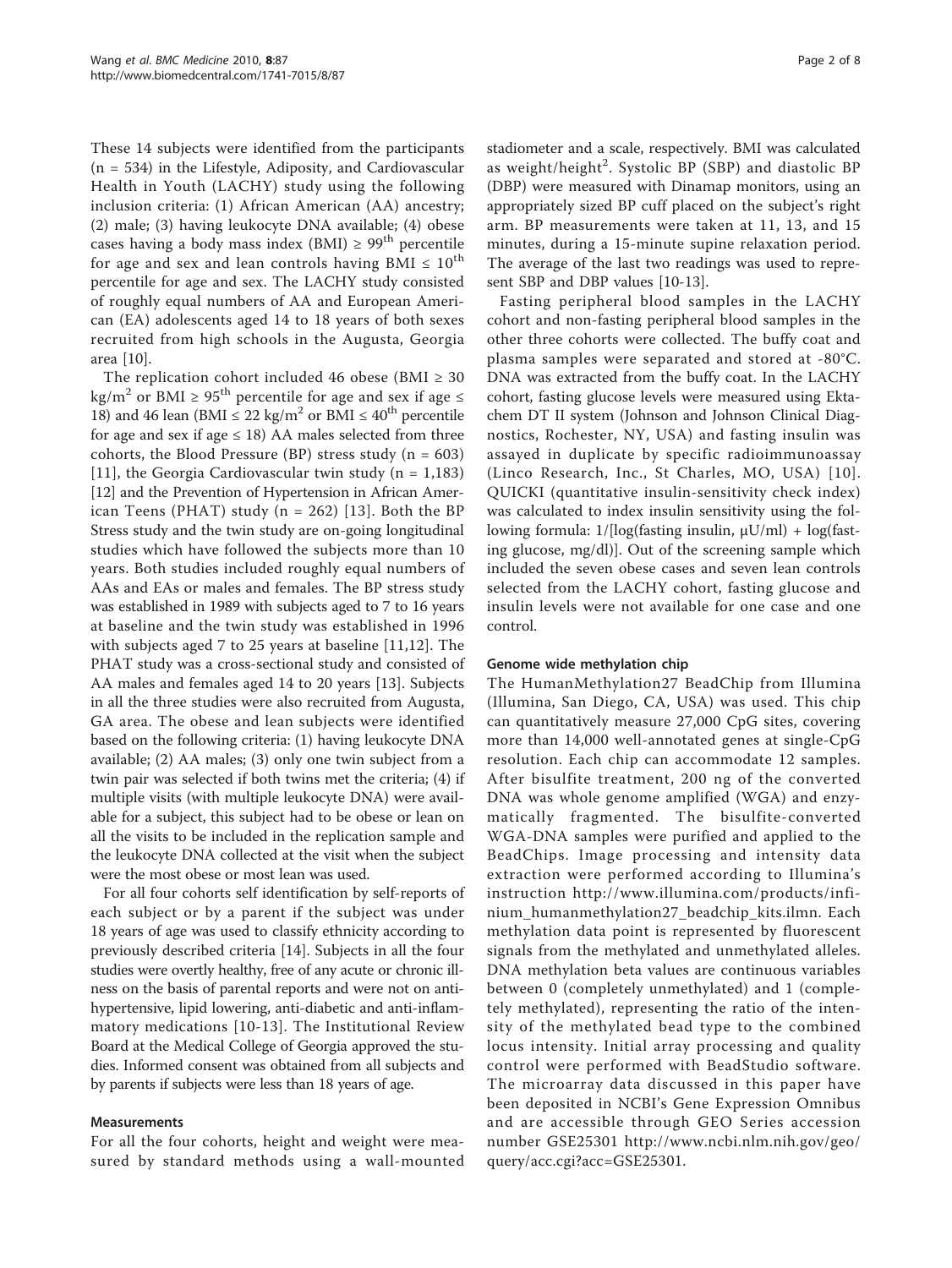## Pyrosequencing

The methylation levels of the selected six CpG sites from the six genes in the replication cohort were determined by pyrosequencing technology, a rapid and robust method for quantitative methylation analysis. After bisulfite treatment, 10 ng of the converted DNA was used in a PCR reaction to amplify the target region. One of the PCR primers was biotin labeled. Singlestranded biotinylated PCR products were prepared for sequencing by use of the Pyrosequencing Vacuum Prep Tool according to the manufacturer's instructions. The PCR products (each 10 μl) were sequenced by Pyrosequencing PSQ96 HS System (Pyrosequencing-Qiagen) following the manufacturer's instructions. The methylation status of each locus was analyzed individually as a T/C SNP using QCpG software (Biotage, Kungsgatan, Sweden). PCR primers and sequencing primers for these six genes are listed in Additional file [1.](#page-6-0) All the samples were assayed in the same run and in a random sequence.

## Statistical analysis

For the genome wide methylation analysis, the Limma package [\[15](#page-7-0)] was used to analyze each CpG site for differential methylation between obese and lean subjects. CpG sites on the  $\times$  and Y chromosomes were excluded from the analysis. Each CpG site was assigned a raw Pvalue based on a moderated t statistic. To correct for multiple testing, the set of raw P-values were converted to false discovery rates (FDR) according to Benjamini and Hochberg [[16\]](#page-7-0). For the six CpG sites in the replication cohort, a Student's t-test was used to investigate whether their methylation levels differ between the obese and the lean group. Linear regression was further used to adjust the potential effect of age on methylation levels. We combined the genome wide and the replication steps for these six CpG sites using the weighted z score-based meta-analysis approach implemented in the package METAL [[17\]](#page-7-0). Prior to analysis, methylation levels of the CpG sites in the replication cohort were log-transformed or square root-transformed to obtain a better approximation of the normal distribution. Preliminary analyses, t-tests and regression analyses were done using STATA 8 (StataCorp, College Station, TX, USA).

Gene Ontology analysis was conducted with the FatiGO tool [[18](#page-7-0)]. FatiGO takes two lists of genes and converts them into two lists of GO terms. Then a Fisher's exact test for  $2 \times 2$  contingency tables is used to check for significant over-representation of GO terms in one of the sets with respect to the other one. Multiple testing correction (indexed by adjusted P-values) to account for the multiple hypothesis tested (one for each GO term) is applied to reduce false positives. Since at least two CpG sites were included for the majority of genes in this genome wide chip, we selected the CpG sites with the lowest p value to represent this gene.

## Results

Table [1](#page-3-0) displays the general characteristics of the screening sample. At this age range, obese subjects already showed significantly higher insulin resistance. Figure [1](#page-3-0) is a volcano plot showing the raw P-values for all CpG sites versus mean methylation difference between the obese group and the lean group. We did not observe any CpG sites survive multiple testing correction with the most significant CpG site with a FDR of 0.14 and a raw P-value of  $5 \times 10^{-6}$ . Table [2](#page-4-0) lists the top 10 most significant CpG sites and one additional CpG site which showed the largest methylation difference between cases and controls (-27.1% for CREB3L3). Since at least two CpG sites were included for the majority of the genes in this genome wide methylation chip, the P-value for the second CpG site in this gene was also listed in Table [2.](#page-4-0) Out of the 11 CpG sites listed in Table [2](#page-4-0) (under the column "more significant CpG site"), we selected six CpG sites for validation in the replication cohort using the following inclusion criteria: (1) the most significant differentially methylated CpG site, which is the CpG site locating at -156 of the UBA-SH3A (ubiquitin-associated and SH3 domain-containing protein A) gene; or (2) the CpG sites in those genes of which the second CpG site also showed a raw  $P < 0.05$ . These include the CpG sites from the TRIM3 (Tripartite motif-containing 3), CTSZ (Cathepsin Z preproprotein), HIPK3 (Homeodomain interacting protein kinase 3), CDH5 (Cadherin 5 type 2 preproprotein) and CREB3L3 (cAMP responsive element binding protein 3-like 3) genes. The validation was conducted on the more significant CpG site (with Illumina ID 13517, 17029, 23241, 25599, 8829 and 23739) in each gene by pyrosequencing. The general characteristics of the replication cohort are displayed in Table [3](#page-4-0). Since the DNA from one obese subject failed on four pyrosequencing assays, the data from this subject was excluded from the analysis. Table [4](#page-5-0) lists the results in the replication cohort. The findings from the genome wide methylation chip were validated for the CpG sites in the UBASH3A, TRIM3, HIPK3 and CDH5 genes. The methylation status of the CpG site in the UBASH3A gene was 3.3% higher ( $P = 0.0019$ ) and the methylation status of the CpG site in the TRIM3, HIPK3 and CDH5 genes was 1.21% ( $P = 0.0004$ ), 7.31% ( $P = 0.0135$ ) and 3.09% ( $P =$ 0.045) lower in the obese versus the lean group. These significant findings persisted after adjustment of age for the association between obesity and methylation status of the CpG site in the UBASH3A gene ( $P = 0.008$ ) and TRIM3 gene ( $P = 0.001$ ), but changed to borderline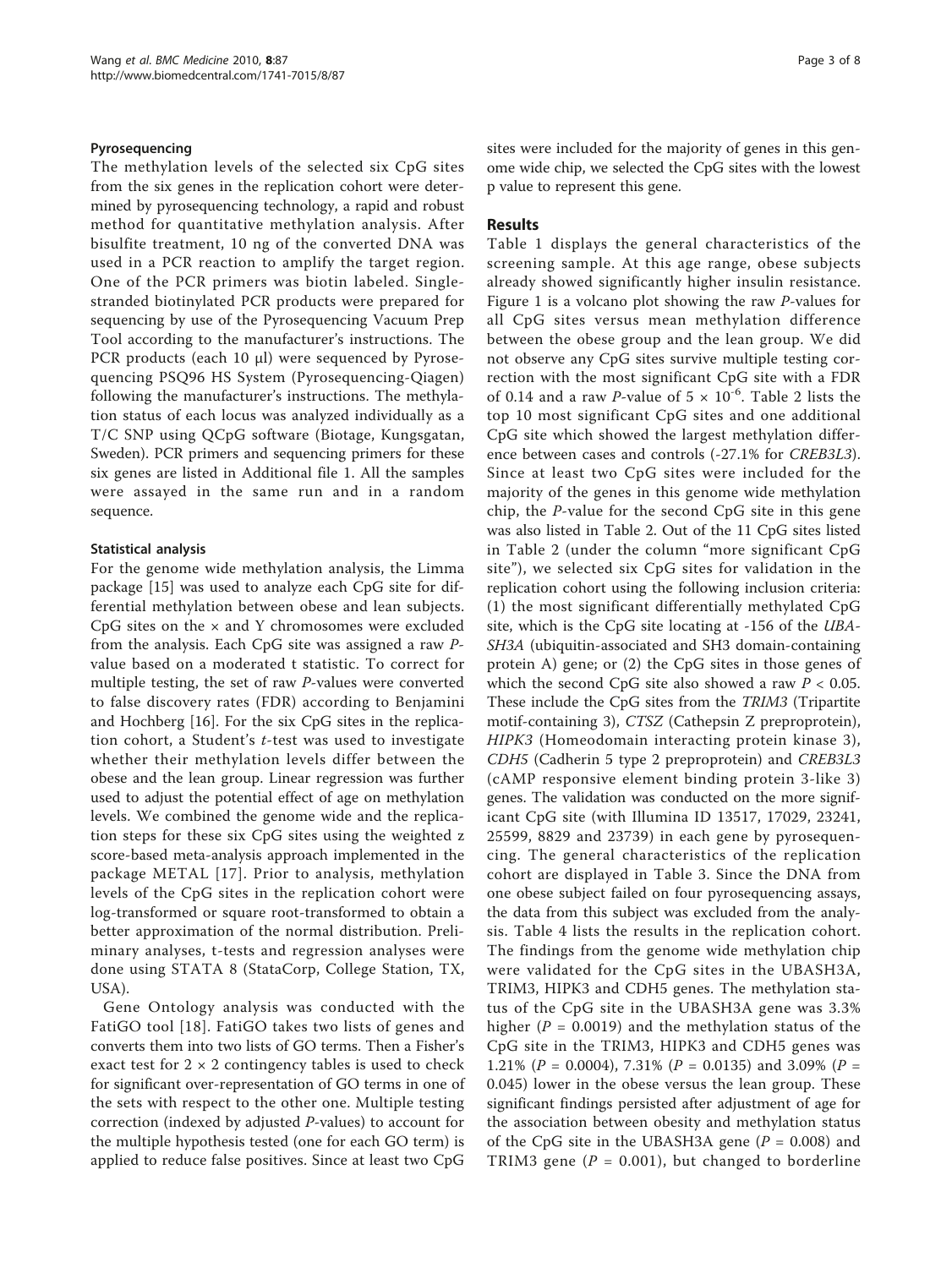|                                      | Cases                              | <b>Controls</b>                    |
|--------------------------------------|------------------------------------|------------------------------------|
| N                                    |                                    |                                    |
| Age, years                           | $15.8 \pm 1.0$ (14.5 to 17.2)      | $15.9 \pm 1.4$ (15.1 to 18.1)      |
| *BMI, kg/m <sup>2</sup>              | $39.0 \pm 1.7$ (37.2 to 41.2)      | $17.0 \pm 0.7$ (16.4 to 17.8)      |
| *BMI percentile                      | $0.996 \pm 0.001$ (0.995 to 0.997) | $0.048 \pm 0.022$ (0.026 to 0.091) |
| SBP, mmHg                            | $125.8 \pm 13.9$ (115.3 to 152.7)  | $112.7 \pm 8.9$ (100.7 to 124.7)   |
| <sup>†‡</sup> Fasting insulin, uU/ml | $35.9 \pm 13.6$ (19.8 to 58.9)     | $13.7 \pm 3.0$ (9.4 to 17.0)       |
| <sup>‡</sup> Fasting glucose, mg/dl  | $103.5 \pm 14.8$ (84 to 126)       | $88.8 \pm 7.6$ (80 to 100)         |
| $*$ <sup>+</sup> OUICKI              | $0.28 \pm 0.01$ (0.27 to 0.30)     | $0.33 \pm 0.01$ (0.31 to 0.35)     |

<span id="page-3-0"></span>Table 1 General characteristics of the subjects for genome wide methylation analysis

Means ± SD (Range)

\*: P < 0.001; †: P < 0.01

‡: Available for six cases and six controls

significance for HIPK3 gene ( $P = 0.05$ ), and disappeared for the CpG site in the CDH5 gene  $(P = 0.095)$ . The results of the meta-analysis for these six CpG sites on the data from the genome wide step and the replication step are shown in Additional file [2](#page-6-0)

Although the pyrosequencing assay was designed to target one specific CpG site for each gene, some of the assays covered several surrounding CpG sites. The results of these CpG sites are also listed in Table [4](#page-5-0). The correlation within samples among the multiple CpG sites measured within a gene is listed in Additional file [3](#page-6-0).

Gene Ontology analysis was performed to test whether some common functional trends in molecular functions and biological processes were associated with the genes exhibiting differences between obese cases and lean controls in the genome wide chip. We included those genes with a raw  $P \le 0.01$  to the first list (n = 298) and included all the other genes in the second list. As expected from a



methylation difference between obese cases and lean controls.

pilot study in 14 subjects, we did not observe any GO categories survive multiple testing. Table [5](#page-5-0) lists the GO categories with raw P-value less than 0.05. Interestingly, we observed enriched functional processes that are potentially relevant for inflammatory response with immune response (GO:0006955), cell activation (GO:0001775), cytokine production (GO:0001816), response to biotic stimulus (GO:0009607) and antigen binding (GO:0003823) among the top GO categories. The results support that obesity might lead to methylation changes in genes involved in inflammatory pathways.

## **Discussion**

In this study we aimed to identify obesity related methylation changes in peripheral blood leukocytes using a genome wide approach in youth and young adults who are free of obesity comorbidities. The primary findings of this study are increased methylation levels at one CpG site in the UBASH3A gene and decreased methylation level at one CpG site in TRIM3 gene in obese subjects compared with lean controls.

The protein encoded by the UBASH3A gene is the "ubiquitin-associated and SH3 domain-containing protein A", which was previously also known as T-cell ubiquitin ligand (TULA) and suppressor of T-cell signaling 2 (Sts-2). It is expressed predominantly in T-cells, where it has a suppressing effect on T-cell signaling and activation. It acts in part by inhibiting c-CBL-mediated downregulation of protein tyrosine kinases (PTKs) that are activated upon T-cell receptor stimulation [[19](#page-7-0)]. UBA-SH3A is also capable of promoting T-cell apoptosis [[20](#page-7-0)]. UBASH3A and UBASH3B (another protein in this family) gene double knock-out mice were hyperresponsive to T-cell receptor stimulation with increased cytokine secretion, although mice lacking UBASH3A were normal in all respects including T-cell function [[21\]](#page-7-0). However, whether the expression of the UBASH3A gene is regulated by DNA methylation is unknown. No CpG island exists in this gene and the CpG site showing higher methylation levels in obese subjects from this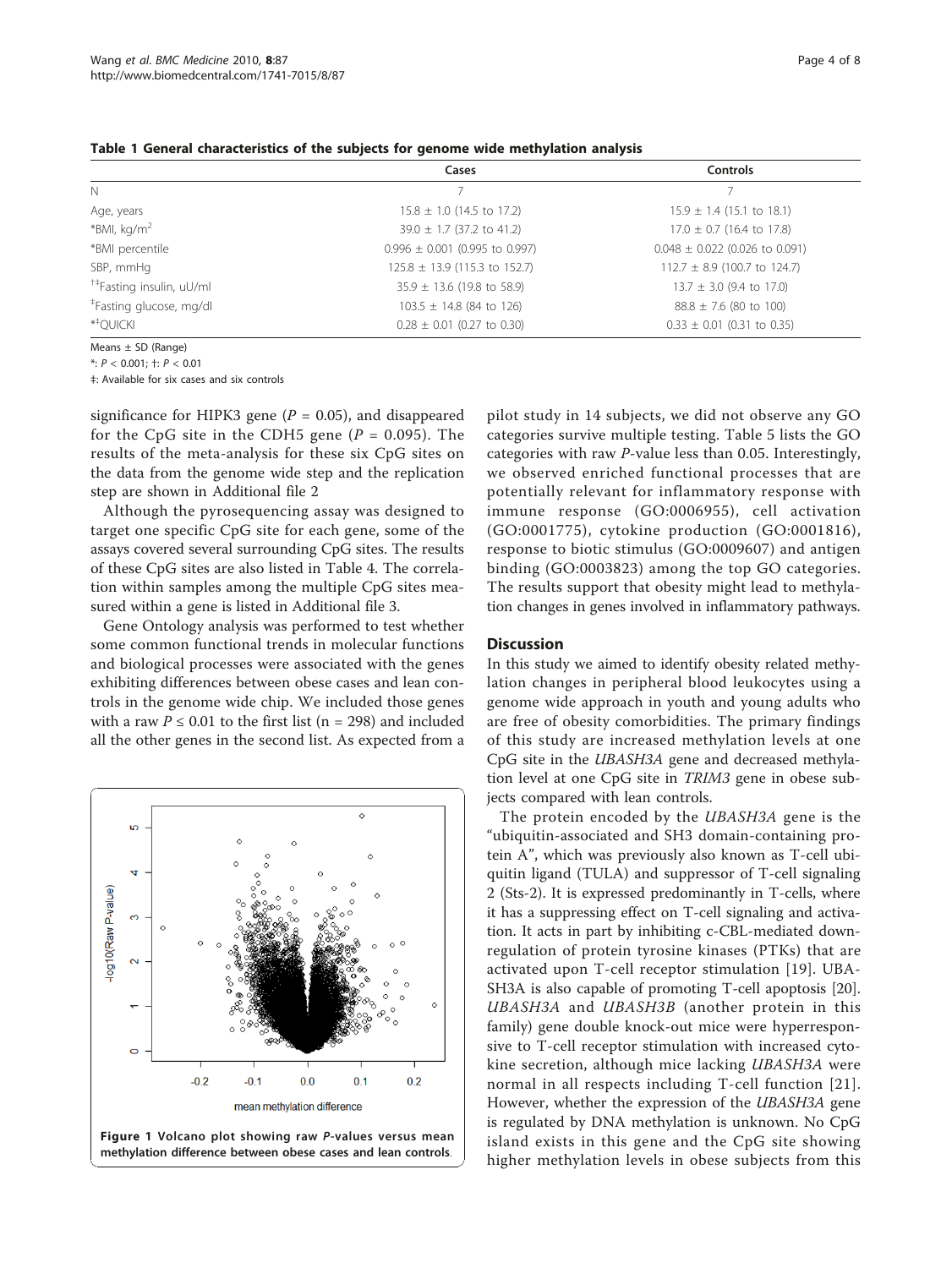| Gene             |       | More significant CpG site |                          |                |                       |            |       | Second CpG site |                          |                          |       |
|------------------|-------|---------------------------|--------------------------|----------------|-----------------------|------------|-------|-----------------|--------------------------|--------------------------|-------|
|                  | ID    | Dis. to TSS               | Average<br>Case/Con. (%) | Difference (%) | P                     | <b>FDR</b> | ID    | Dis. to TSS     | Average<br>Case/Con. (%) | <b>Difference</b><br>(%) | P     |
| UBASH3A          | 13517 | $-156$                    | 45.6/35.5                | 10.1           | $5.00 \times 10^{-6}$ | 0.14       | 146   | 52              | 45.6/37.7                | 7.9                      | 0.145 |
| CTNND1           | 6160  | $-431$                    | 57.4/70.2                | $-12.8$        | $2.00 \times 10^{-5}$ | 0.20       | 18016 | 415             | 19.7/21.5                | $-1.8$                   | 0.353 |
| TRIM3            | 17029 | $-348$                    | 6.74/9.28                | $-2.54$        | $2.40 \times 10^{-5}$ | 0.20       | 19207 | $-331$          | 12.5/16.2                | $-3.7$                   | 0.035 |
| CTSZ*            | 23241 | $-292$                    | 13.6/21.0                | $-7.40$        | $4.40 \times 10^{-5}$ | 0.24       | 1644  | $-592$          | 17.4/25.6                | $-8.2$                   | 0.001 |
| TRAF5            | 10097 | $-319$                    | 69.7/58.0                | 11.7           | $4.50 \times 10^{-5}$ | 0.24       | 25786 | 77              | 1.90/1.79                | 0.1                      | 0.738 |
| HIPK3            | 25599 | 390                       | 51.5/64.9                | $-13.4$        | $6.50 \times 10^{-5}$ | 0.26       | 5514  | 314             | 26.6/35.0                | $-8.4$                   | 0.006 |
| DPCR1            | 20918 | $-46$                     | 62.5/70.2                | $-7.70$        | $6.90 \times 10^{-5}$ | 0.26       | 4703  | $-906$          | 72.4/73.0                | $-0.6$                   | 0.709 |
| HIF3A            | 2879  | 153                       | 5.35/2.97                | 2.38           | $1.08 \times 10^{-4}$ | 0.34       | 7009  | $-1445$         | 57.1/63.0                | $-5.9$                   | 0.091 |
| NOTCH4           | 5969  | $-51$                     | 59.1/68.5                | $-9.40$        | $1.15 \times 10^{-4}$ | 0.34       | 14700 | $\overline{4}$  | 19.3/23.6                | $-4.3$                   | 0.078 |
| CDH <sub>5</sub> | 8829  | $-243$                    | 27.2/36.5                | $-9.20$        | $1.75 \times 10^{-4}$ | 0.44       | 22286 | 36              | 72.5/81.3                | $-8.8$                   | 0.012 |
| CREB3L3          | 23739 | 42                        | 9.63/36.7                | $-27.1$        | $1.78 \times 10^{-3}$ | 0.59       | 13445 | $-26$           | 5.74/25.8                | $-20.1$                  | 0.004 |

<span id="page-4-0"></span>Table 2 Top 10 differentially methylated CpG sites and the CpG site showing the largest difference.

Genes taken forward to the replication stage are shown in bold.

ID: ID from Illumina HumanMethylation27 BeadChip; Dis. to TSS: Distance to the Transcription Start Site; FDR: False Discover Rate

\* For CTSZ, 7 CpG sites were included in the genome-wide methylation platform and the two most significant sites are listed in the table.

study locates at the promoter region with a distance of 156 bp to the transcription start site. There is a possibility that methylation of this CpG site or other CpG sites with methylation levels correlated with this CpG site inhibits the interactions between DNA sequence and nuclear proteins, resulting in decreased gene expression. In-silico analysis of the region of this CpG site using TFSEARCH software [[22](#page-7-0)] did not find this CpG site located at any known transcription factor binding sites. However, methylation of this CpG site may suppress gene transcription by recruiting methylcytosine-binding proteins that in turn associate with large protein complexes containing corepressors and histone deacetylases. The binding of these complexes to DNA may lead to a change in the chromatin structure from an active to an inactive form [[23](#page-7-0)]. This speculation needs to be confirmed.

TRIM3 is one member of the TRIM protein family. These proteins share a conserved tripartite architecture and have a variety of cellular functions including cell proliferation, differentiation, oncogenesis, apoptosis, immune signaling and have been implicated in autoimmune diseases [[24](#page-7-0)]. In peripheral blood leukocytes, TRIM3 is mainly expressed in macrophages and can be up-regulated by viral infection [[25,26](#page-7-0)]. Similar to

Table 3 General characteristics of the subjects of the replication cohort

|                            | Cases                         | Controls                      |
|----------------------------|-------------------------------|-------------------------------|
| N                          | 45                            | 46                            |
| *Age, years                | $20.3 \pm 5.0$ (14.1 to 29.5) | $17.6 \pm 3.1$ (12.7 to 27.9) |
| $+$ BMI, kg/m <sup>2</sup> | $37.4 \pm 6.1$ (30.5 to 59.9) | $18.9 \pm 1.2$ (16.4 to 22.0) |
| <sup>+</sup> SBP, mmHq     | $125.8 \pm 14.2$ (97 to 175)  | $113.5 \pm 8.5$ (100 to 134)  |

Means ± SD (Range)

\*: P < 0.01; †: P < 0.001

UBASH3A, the role of methylation in TRIM3 gene expression has not been reported yet. The TRIM3 gene has 1 CpG island located in the promoter and exon 1 (nucleotides -446 to 576), one CpG island spanning intron 2 and exon 3 (nucleotides 7759 to 8334), and one CpG island in exon 13 and the downstream region (nucleotides 24883 to 25610). The CpG site showing lower methylation levels in obese subjects in both the scanning cohort and the replication cohort locates in the promoter CpG island (348 bp upstream to the transcription start site). The methylation status of the other CpG site which showed significant differential methylation levels between obese cases and lean controls in the genome wide methylation analysis also locates in this CpG island (331 bp upstream to the transcription start site). Because the pyrosequencing assay also measured the methylation levels of the -331 CpG site (Illumina ID: 19207), we were able to show that also for this site obese subjects had lower methylation levels in comparisons with the lean subjects (age adjusted  $P = 0.022$  as shown in Table [4\)](#page-5-0). Similar to the CpG site in the UBA-SH3A gene, these two CpG sites are not located at any known transcription factor binding sites. Future studies will be needed to test whether the density of the methylation or the methylation of specific CpG sites in this CpG island has effect on TRIM3 gene expression.

The observed DNA methylation differences between obese cases and controls were relatively small. They were 10.1% and 2.54% in the genome wide step and 3.3% and 1.2% in the replication step for the UBASH3A gene and the TRIM3 gene, respectively. This modest level of differences raises an important question: what is the biological significance of changes in methylation on this degree? In this study, we used the DNA from leukocytes, which represent different cell populations with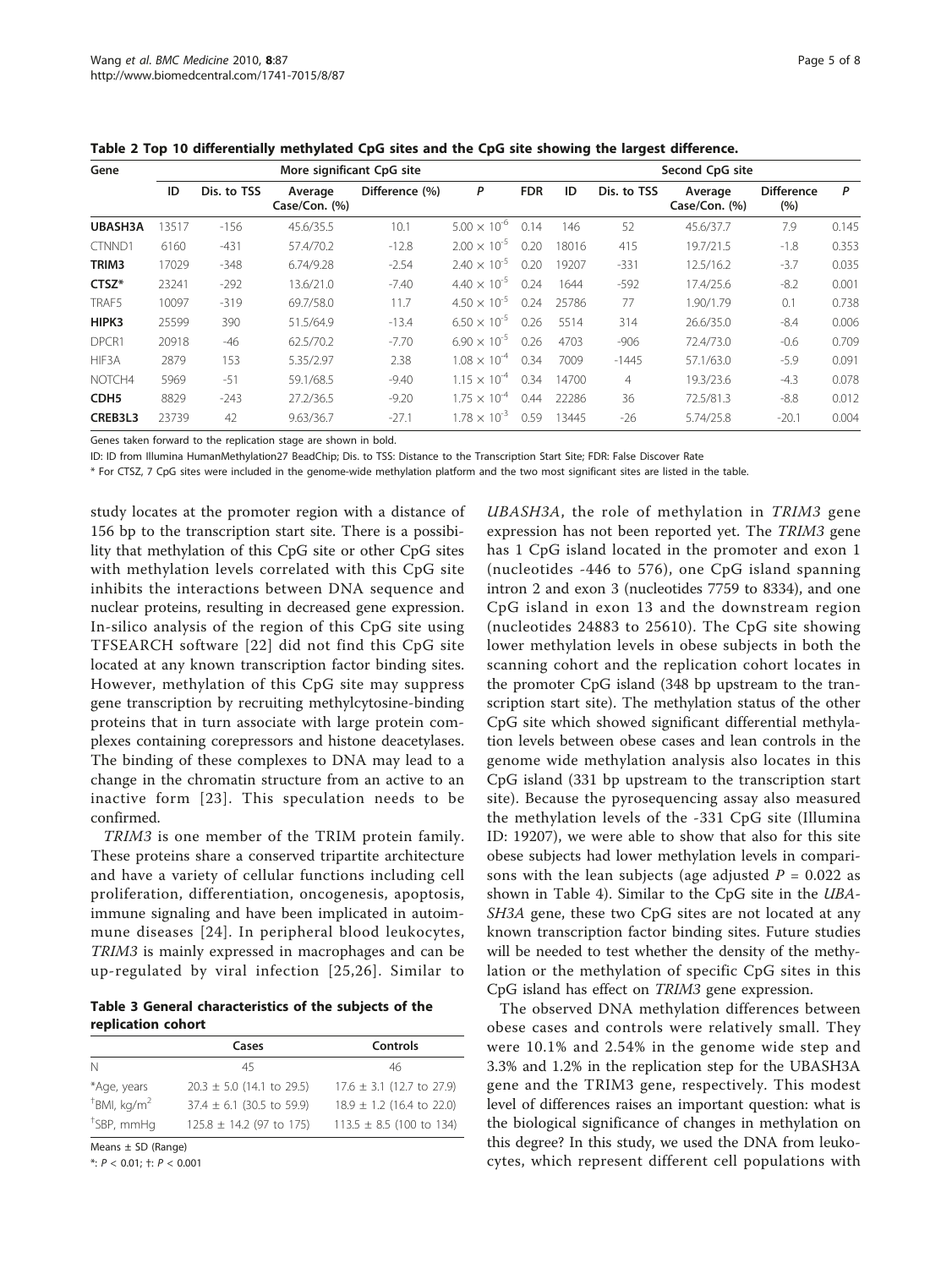| Gene             | ID    | Dis. to TSS | Average<br>Case/Con. (%) | Difference (%) | P      | Age adjusted<br>P |
|------------------|-------|-------------|--------------------------|----------------|--------|-------------------|
| UBASH3A          | 13517 | $-156$      | 45.1/41.8                | 3.30           | 0.0019 | 0.008             |
| TRIM3            |       | $-357$      | 8.58/8.98                | $-0.40$        | 0.3128 | 0.059             |
|                  | 17029 | $-348$      | 8.76/9.97                | $-1.21$        | 0.0004 | 0.001             |
|                  | 19207 | $-331$      | 6.91/7.93                | $-1.02$        | 0.0050 | 0.022             |
| <b>CTSZ</b>      | 23241 | $-292$      | 16.5/17.7                | $-1.20$        | 0.0953 | 0.271             |
|                  |       | $-279$      | 27.8/29.1                | $-1.30$        | 0.8425 | 0.798             |
| HIPK3            |       | 375         | 48.0/55.3                | $-7.30$        | 0.0184 | 0.061             |
|                  | 25599 | 390         | 49.8/57.1                | $-7.30$        | 0.0135 | 0.050             |
|                  |       | 422         | 39.8/45.8                | $-6.00$        | 0.0164 | 0.070             |
|                  |       | 438         | 42.5/49.0                | $-6.50$        | 0.0173 | 0.061             |
| CDH <sub>5</sub> | 8829  | $-243$      | 30.3/33.4                | $-3.10$        | 0.0450 | 0.092             |
| CREB3L3          |       | 30          | 3.23/2.85                | 0.38           | 0.7188 | 0.828             |
|                  | 23739 | 42          | 18.7/21.6                | $-2.90$        | 0.3251 | 0.288             |
|                  |       | 48          | 18.5/22.3                | $-3.80$        | 0.1549 | 0.174             |

<span id="page-5-0"></span>Table 4 Results from the replication cohort

ID, ID from Illumina HumanMethylation27 BeadChip

Dis. to TSS, Distance to the Transcription Start Site.

The targeted CpG sites are highlighted in bold.

distinct epigenetic profiles. It is plausible that only the change in the epigenetic profile of one specific cell type is related to obesity. In this regard, the actual epigenetic differences might be more substantial than reported here but only present in this specific blood leukocyte cell type. Future studies on epigenetic profiling of various types of cell populations in the leukocytes are warranted to gain a greater understanding of the epigenetic dysregulation in obesity. Furthermore, this kind of study will be able to identify the cells specifically reflecting obesity-associated methylation changes, which is of great interest in itself. Transcriptional profiling studies will be very valuable in understanding whether the DNA methylation status differences are associated with differences in gene expression. Unfortunately, cellular RNA is not available for the samples used in the current study, which were selected from several existing cohorts.

| <b>Table 5 Gene-ontology Analysis</b> |  |  |  |  |  |  |
|---------------------------------------|--|--|--|--|--|--|
|---------------------------------------|--|--|--|--|--|--|

| <b>Biological</b><br>process | GO. ID     | Term                           | р.<br>value | Adjust<br>P |
|------------------------------|------------|--------------------------------|-------------|-------------|
| Level 3                      | GO:0006955 | Immune response                | 0.017       | 0.690       |
| Level 3                      | GO:0007588 | Excretion                      | 0.028       | 0.690       |
| Level 3                      |            | GO:0001775 Cell activation     | 0.042       | 0.690       |
| Level 3                      | GO:0001816 | Cytokine production            | 0.044       | 0.690       |
| Level 3                      | GO:0009607 | Response to biotic<br>stimulus | 0.047       | 0.690       |
| Molecular<br>function        | $GO.$ ID   | Term                           | P<br>value  | Adjust<br>P |
| Level 3                      |            | GO:0019842 Vitamin binding     | 0.009       | 0.522       |
| Level 3                      | GO:0003823 | Antigen binding                | 0.010       | 0.522       |
| Level 3                      | GO:0004872 | Receptor activity              | 0.032       | 0.756       |
| Level 3                      | GO:0008289 | Lipid binding                  | 0.035       | 0.756       |

There are several strengths of this study. First, we selected obese cases and controls with extreme phenotypes, which maximizes the power to make discoveries. Second, we focused on youth and young adults with the distinct advantage that the results are not confounded by obesity comorbidities or use of medication, both of which are very common in adult subjects with obesity. Third, a hypothesis-free genome wide approach was used. This approach supersedes the limitations imposed by candidate gene methylation studies and allows searching the whole genome in an unbiased manner.

Interpretation of these data is also limited by several constraints. First, in this study we hypothesize that obesity will lead to methylation changes in the DNA of leukocytes, which further lead to obesity related co-morbidities. However, our study design cannot determine whether the identified methylation changes are the cause or the consequence of obesity. Future studies on subjects who changed their body size status will be needed to clarify the causal directions. On the other hand, epigenetic regulation is tissue specific. In this regard, the target tissue to identify epigenetic variations responsible for obesity should be the hypothalamus of the brain rather than peripheral leukocytes. Second, in the current study, the Infinium Human-Methylation27 Beadchip was selected because of its quantitative measure at each CpG site. However, the limited coverage of this genome wide chip will restrict the findings to certain CpG sites within certain genes. Future studies should use chips with more complete coverage of the genome such as the recently released 450K Infinium Methylation BeadChip from Illumina. Third, the current study is a small pilot study with the genome wide step conducted only in seven obese and seven lean subjects.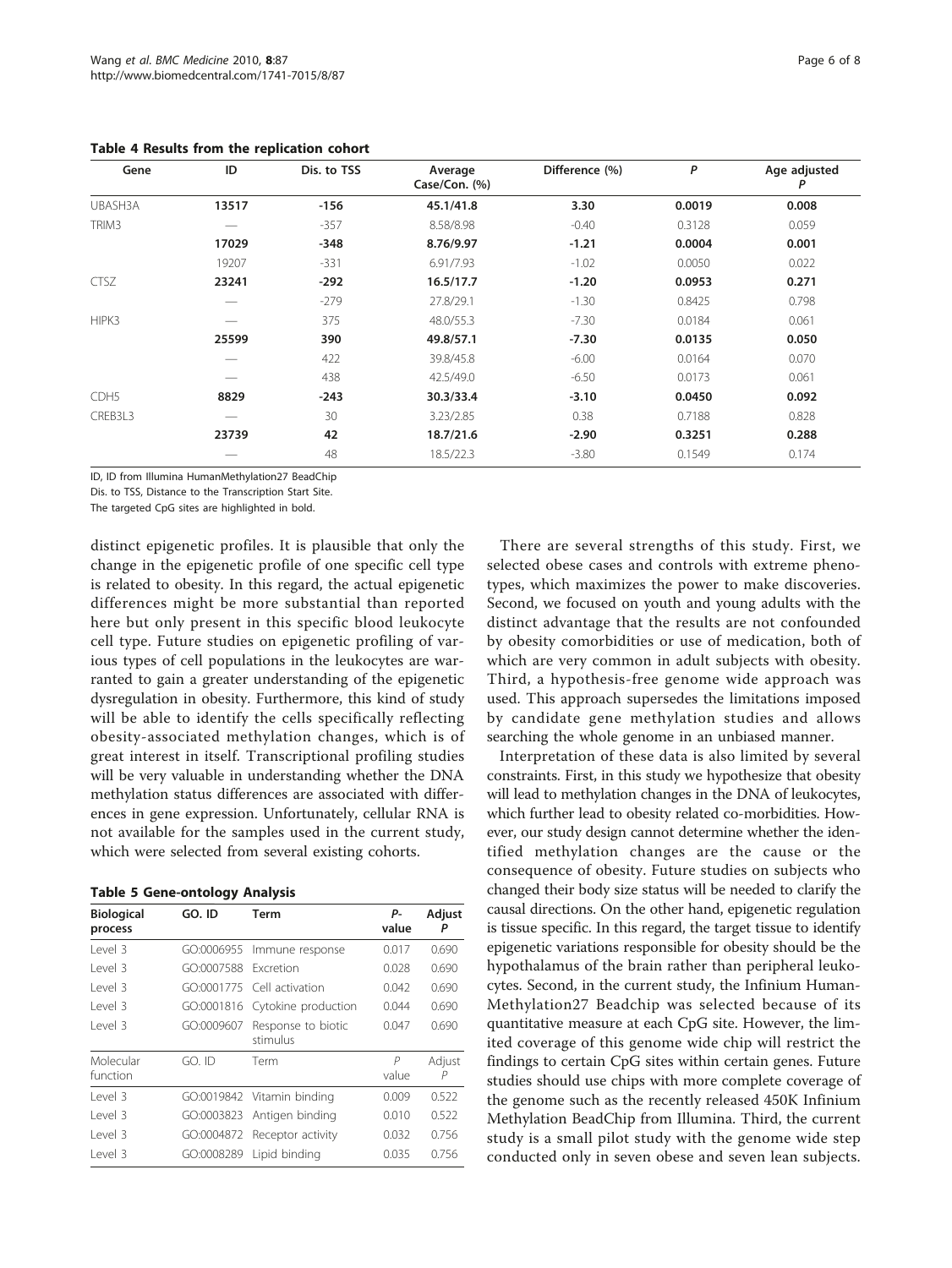<span id="page-6-0"></span>Future studies with much larger sample size are warranted to discover a more complete profile of obesity related methylation changes. Fourth, although all the obese cases in the genome-wide step were free of clinical diseases such as CVD and diabetes, some of them already showed evidence of insulin resistance. It is possible that insulin resistance may be the factor triggering methylation changes and not the obesity per se. Recent literature supports the postulate that glucose restriction alters gene expression through epigenetic mechanisms [[27](#page-7-0)]. We conducted further analysis within the obese cases and did not observe that any of the CpGs showed methylation difference between cases with impaired fasting glucose (n  $= 3$ ) versus those with normal glucose levels (n  $= 3$ ), with the most significant CpG site having an adjusted Pvalue of 0.85. However, the limited sample size prevents us from drawing any conclusion based on this analysis. Unfortunately, fasting glucose was not measured in the replication cohort. Future studies with large sample sizes and more detailed phenotypes will be needed to clarify this question.

## Conclusion

In this study, we identified several reproducible changes in DNA methylation of peripheral blood leukocytes between obese cases and lean controls. This study provides evidence that obesity is associated with methylation changes in blood leukocyte DNA. Further studies are warranted to determine the causal direction of this relationship as well as whether such methylation changes can lead to immune dysfunction. Such studies will have the ability to identify new insight into disease etiology and provide new targets for prevention of obesity related diseases such as cardiovascular diseases and type 2 diabetes.

## Additional material

[Additional file 1: P](http://www.biomedcentral.com/content/supplementary/1741-7015-8-87-S1.DOC)rimer sequences and PCR conditions for bisulfitpyrosequencing analysis.

[Additional file 2: M](http://www.biomedcentral.com/content/supplementary/1741-7015-8-87-S2.DOC)eta-analysis for the six CpG sites.

[Additional file 3: C](http://www.biomedcentral.com/content/supplementary/1741-7015-8-87-S3.DOC)orrelations among the multiple CpG sites within one gene.

#### Abbreviations

AA: African American; BMI: Body Mass Index; BP: Blood Pressure; CDH5: Cadherin 5 type 2 preproprotein; CREB3L3: cAMP responsive element binding protein 3-like 3; CTSZ: Cathepsin Z preproprotein; DBP: Diastolic Blood Pressure; EA: European American; FDR: False Discovery Rate; HIPK3: Homeodomain interacting protein kinase 3; LACHY: Lifestyle, Adiposity, and Cardiovascular Health in Youth; PHAT: Prevention of Hypertension in African American Teens; QUICKI: Quantitative Insulin-Sensitivity Check Index; SBP: Systolic Blood Pressure; TRIM3: Tripartite motif-containing 3; UBASH3A: Ubiquitin-associated and SH3 domain-containing protein A; WGA: Whole Genome Amplified.

#### Acknowledgements

The participants in this study were recruited by several NIH funded projects including HL69999, HL56622, HL077230 and HL64157. XW is also funded by the American Heart Association (0730156N) and the NIH (HL086530).

#### Author details

<sup>1</sup>Georgia Prevention Institute, Department of Pediatrics, Medical College of Georgia, Augusta, GA, USA. <sup>2</sup>Department of Pediatrics, Medical College of Georgia, Augusta, GA, USA. <sup>3</sup>The Child Health Discovery Institute, Medical College of Georgia, Augusta, GA, USA. <sup>4</sup>The Cancer Research Center, Medical College of Georgia, Augusta, GA, USA. <sup>5</sup>Unit of Genetic Epidemiology and Bioinformatics, Department of Epidemiology, University Medical Center Groningen, University of Groningen, The Netherlands. <sup>6</sup>Department of Medicine, Division of Cardiology, Emory University School of Medicine, Atlanta, GA, USA.

#### Authors' contributions

XW had full access to all of the data in the study and takes responsibility for the integrity of the data and the accuracy of the data analysis. XW and HS contributed to the study concept and design. XW, SS, HS, HS and DM analyzed and interpreted the data. HZ, YD, BG, FT and GH acquired the data. XW drafted the manuscript. XW, HS, GH and BLM critically revised the manuscript for important intellectual content. XW and SS did the statistical analysis.

#### Competing interests

The authors declare that they have no competing interests.

#### Received: 4 November 2010 Accepted: 21 December 2010 Published: 21 December 2010

#### References

- 1. Danaei G, Ding EL, Mozaffarian D, Taylor B, Rehm J, Murray CJ, Ezzati M: [The preventable causes of death in the United States: comparative risk](http://www.ncbi.nlm.nih.gov/pubmed/19399161?dopt=Abstract) [assessment of dietary, lifestyle, and metabolic risk factors.](http://www.ncbi.nlm.nih.gov/pubmed/19399161?dopt=Abstract) PLoS Medicine 2009, 6:e1000058
- 2. Misra A, Khurana L: [Obesity and the metabolic syndrome in developing](http://www.ncbi.nlm.nih.gov/pubmed/18987276?dopt=Abstract) [countries.](http://www.ncbi.nlm.nih.gov/pubmed/18987276?dopt=Abstract) The Journal of Clinical Endocrinology and Metabolism 2008, 93: S9-30.
- 3. Poirier P, Giles TD, Bray GA, Hong Y, Stern JS, Pi-Sunyer FX, Eckel RH: [Obesity and cardiovascular disease: pathophysiology, evaluation, and](http://www.ncbi.nlm.nih.gov/pubmed/16380542?dopt=Abstract) [effect of weight loss: an update of the 1997 American Heart Association](http://www.ncbi.nlm.nih.gov/pubmed/16380542?dopt=Abstract) [Scientific Statement on Obesity and Heart Disease from the Obesity](http://www.ncbi.nlm.nih.gov/pubmed/16380542?dopt=Abstract) [Committee of the Council on Nutrition, Physical Activity, and](http://www.ncbi.nlm.nih.gov/pubmed/16380542?dopt=Abstract) [Metabolism.](http://www.ncbi.nlm.nih.gov/pubmed/16380542?dopt=Abstract) Circulation 2006, 113:898-918.
- 4. Wild S, Roglic G, Green A, Sicree R, King H: [Global prevalence of diabetes:](http://www.ncbi.nlm.nih.gov/pubmed/15111519?dopt=Abstract) [estimates for the year 2000 and projections for 2030.](http://www.ncbi.nlm.nih.gov/pubmed/15111519?dopt=Abstract) Diabetes Care 2004, 27:1047-1053.
- 5. Anderson AS, Caswell S: Obesity management–[an opportunity for cancer](http://www.ncbi.nlm.nih.gov/pubmed/19848061?dopt=Abstract) [prevention.](http://www.ncbi.nlm.nih.gov/pubmed/19848061?dopt=Abstract) Surgeon 2009, 7:282-285.
- 6. Karalis KP, Giannogonas P, Kodela E, Koutmani Y, Zoumakis M, Teli T: [Mechanisms of obesity and related pathology: linking immune](http://www.ncbi.nlm.nih.gov/pubmed/19754872?dopt=Abstract) [responses to metabolic stress.](http://www.ncbi.nlm.nih.gov/pubmed/19754872?dopt=Abstract) The FEBS Journal 2009, 276:5747-5754.
- 7. Wilson AG: [Epigenetic regulation of gene expression in the inflammatory](http://www.ncbi.nlm.nih.gov/pubmed/18673005?dopt=Abstract) [response and relevance to common diseases.](http://www.ncbi.nlm.nih.gov/pubmed/18673005?dopt=Abstract) Journal of Periodontology 2008, 79:1514-1519.
- Nile CJ, Read RC, Akil M, Duff GW, Wilson AG: [Methylation status of a](http://www.ncbi.nlm.nih.gov/pubmed/18759290?dopt=Abstract) [single CpG site in the IL6 promoter is related to IL6 messenger RNA](http://www.ncbi.nlm.nih.gov/pubmed/18759290?dopt=Abstract) [levels and rheumatoid arthritis.](http://www.ncbi.nlm.nih.gov/pubmed/18759290?dopt=Abstract) Arthritis and Rheumatism 2008, 58:2686-2693.
- 9. Smale ST: [The establishment and maintenance of lymphocyte identity](http://www.ncbi.nlm.nih.gov/pubmed/12830135?dopt=Abstract) [through gene silencing.](http://www.ncbi.nlm.nih.gov/pubmed/12830135?dopt=Abstract) Nature Immunology 2003, 4:607-615.
- 10. Gutin B, Johnson MH, Humphries MC, Hatfield-Laube JL, Kapuku GK, Allison JD, Gower BA, Daniels SR, Barbeau P: [Relationship of visceral](http://www.ncbi.nlm.nih.gov/pubmed/17426339?dopt=Abstract) [adiposity to cardiovascular disease risk factors in black and white teens.](http://www.ncbi.nlm.nih.gov/pubmed/17426339?dopt=Abstract) Obesity (Silver Spring, Md 2007, 15:1029-1035.
- 11. Wang X, Poole JC, Treiber FA, Harshfield GA, Hanevold CD, Snieder H: [Ethnic and gender differences in ambulatory blood pressure trajectories:](http://www.ncbi.nlm.nih.gov/pubmed/17130344?dopt=Abstract) [results from a 15-year longitudinal study in youth and young adults.](http://www.ncbi.nlm.nih.gov/pubmed/17130344?dopt=Abstract) Circulation 2006, 114:2780-2787.